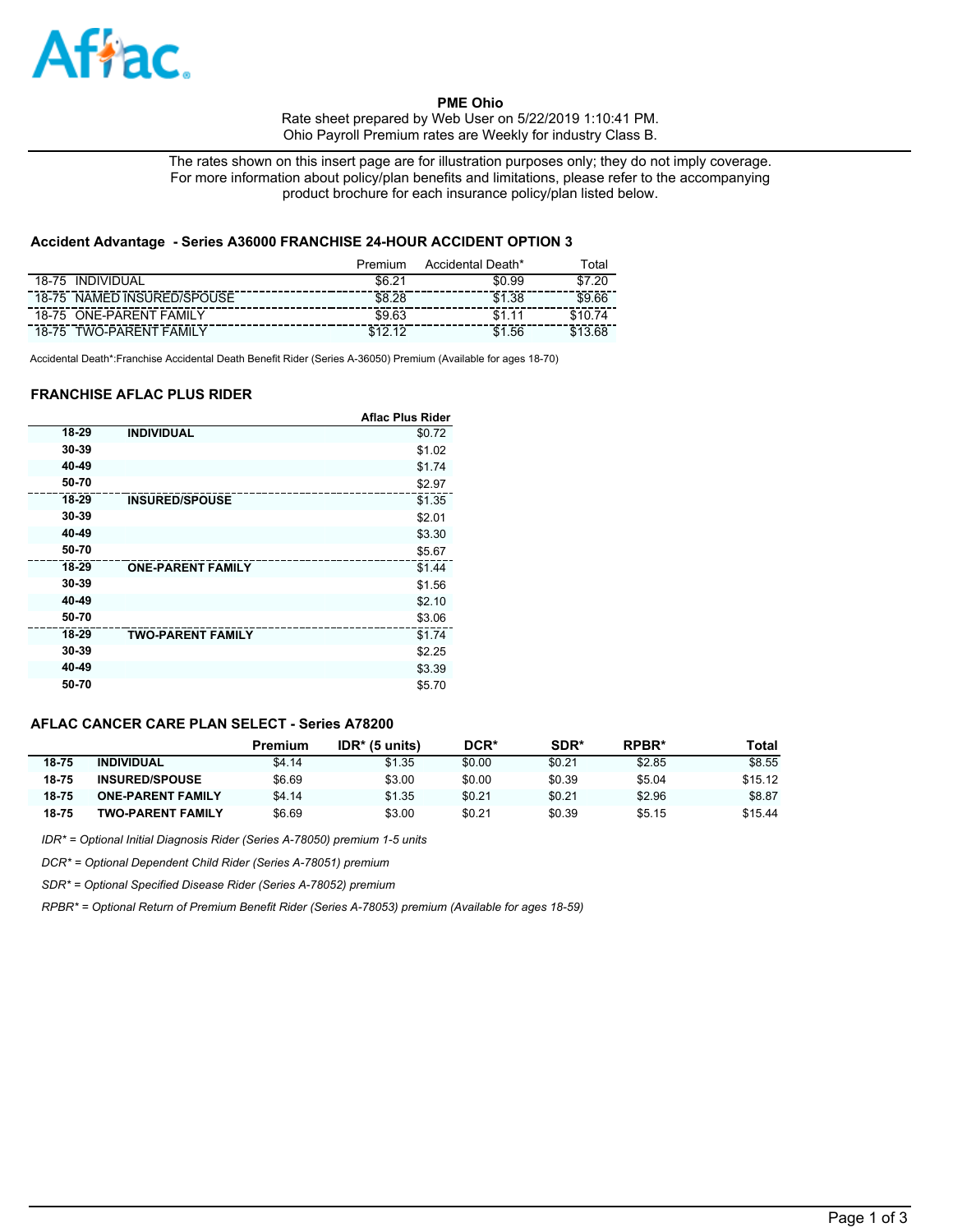

**PME Ohio**  Rate sheet prepared by Web User on 5/22/2019 1:10:41 PM. Ohio Payroll Premium rates are Weekly for industry Class B.

The rates shown on this insert page are for illustration purposes only; they do not imply coverage. For more information about policy/plan benefits and limitations, please refer to the accompanying product brochure for each insurance policy/plan listed below.

## **CRITICAL CARE PROTECTION POLICY - Series A74300**

|           |         | Individual            |              |              |       |         | <b>One Parent Family</b> |              |              |
|-----------|---------|-----------------------|--------------|--------------|-------|---------|--------------------------|--------------|--------------|
| Age       | Premium | <b>FOBBR</b>          | <b>SHERR</b> | Total        | Age   | Premium | <b>FOBBR</b>             | <b>SHERR</b> | Total        |
| 18-35     | \$4.11  | \$0.54                | \$0.27       | \$4.92       | 18-35 | \$6.99  | \$0.57                   | \$0.30       | \$7.86       |
| 36-45     | \$5.82  | \$0.99                | \$0.66       | \$7.47       | 36-45 | \$8.25  | \$1.05                   | \$0.66       | \$9.96       |
| 46-55     | \$8.58  | \$1.17                | \$1.08       | \$10.83      | 46-55 | \$10.62 | \$1.20                   | \$1.08       | \$12.90      |
| 56-70     | \$11.88 | \$1.29                | \$1.53       | \$14.70      | 56-70 | \$14.97 | \$1.35                   | \$1.56       | \$17.88      |
|           |         |                       |              |              |       |         |                          |              |              |
|           |         | <b>Insured/Spouse</b> |              |              |       |         | <b>Two Parent Family</b> |              |              |
| Age       | Premium | <b>FOBBR</b>          | <b>SHERR</b> | <b>Total</b> | Age   | Premium | <b>FOBBR</b>             | <b>SHERR</b> | <b>Total</b> |
| 18-35     | \$7.89  | \$1.08                | \$0.54       | \$9.51       | 18-35 | \$8.94  | \$1.11                   | \$0.57       | \$10.62      |
| $36 - 45$ | \$10.44 | \$1.98                | \$1.11       | \$13.53      | 36-45 | \$11.37 | \$2.04                   | \$1,20       | \$14.61      |
| 46-55     | \$16.08 | \$2.34                | \$1.86       | \$20.28      | 46-55 | \$17.04 | \$2.37                   | \$2.01       | \$21.42      |

*FOBBR: First Occurrence Building Benefit Rider (Rider Series A74050)*

*SHERR: Specified Health Event Recovery Benefit Rider (Rider Series A74051)*

# **AFLAC-SHORT TERM DISABILITY - Series A-57600**

**Elimination Period Accident/Sickness - 0/7 DAYS**

| <b>Annual Income</b>  |       | \$22.000 | \$24.000 | \$26,000 | \$28,000 | \$30,000 | \$32,000 | \$34,000 | \$36,000 | \$38,000 | \$40,000 |
|-----------------------|-------|----------|----------|----------|----------|----------|----------|----------|----------|----------|----------|
| <b>Benefit Period</b> | Aae   | \$1.100  | \$1.200  | \$1.300  | \$1.400  | \$1.500  | \$1.600  | \$1.700  | \$1.800  | \$1.900  | \$2,000  |
| 3 MONTHS              | 18-49 | \$7.59   | \$8.28   | \$8.97   | \$9.66   | \$10.35  | \$11.04  | \$11.73  | \$12.42  | \$13.11  | \$13.80  |
|                       | 50-64 | \$8.91   | \$9.72   | \$10.53  | \$11.34  | \$12.15  | \$12.96  | \$13.77  | \$14.58  | \$15.39  | \$16.20  |
|                       | 65-74 | \$10.56  | \$11.52  | \$12.48  | \$13.44  | \$14.40  | \$15.36  | \$16.32  | \$17.28  | \$18.24  | \$19.20  |

### **AFLAC PLUS RIDER**

|           | <b>Aflac Plus Rider</b> |
|-----------|-------------------------|
| 18-29     | \$0.72                  |
| $30 - 39$ | \$1.02                  |
| 40-49     | \$1.74                  |
| 50-70     | \$2.97                  |